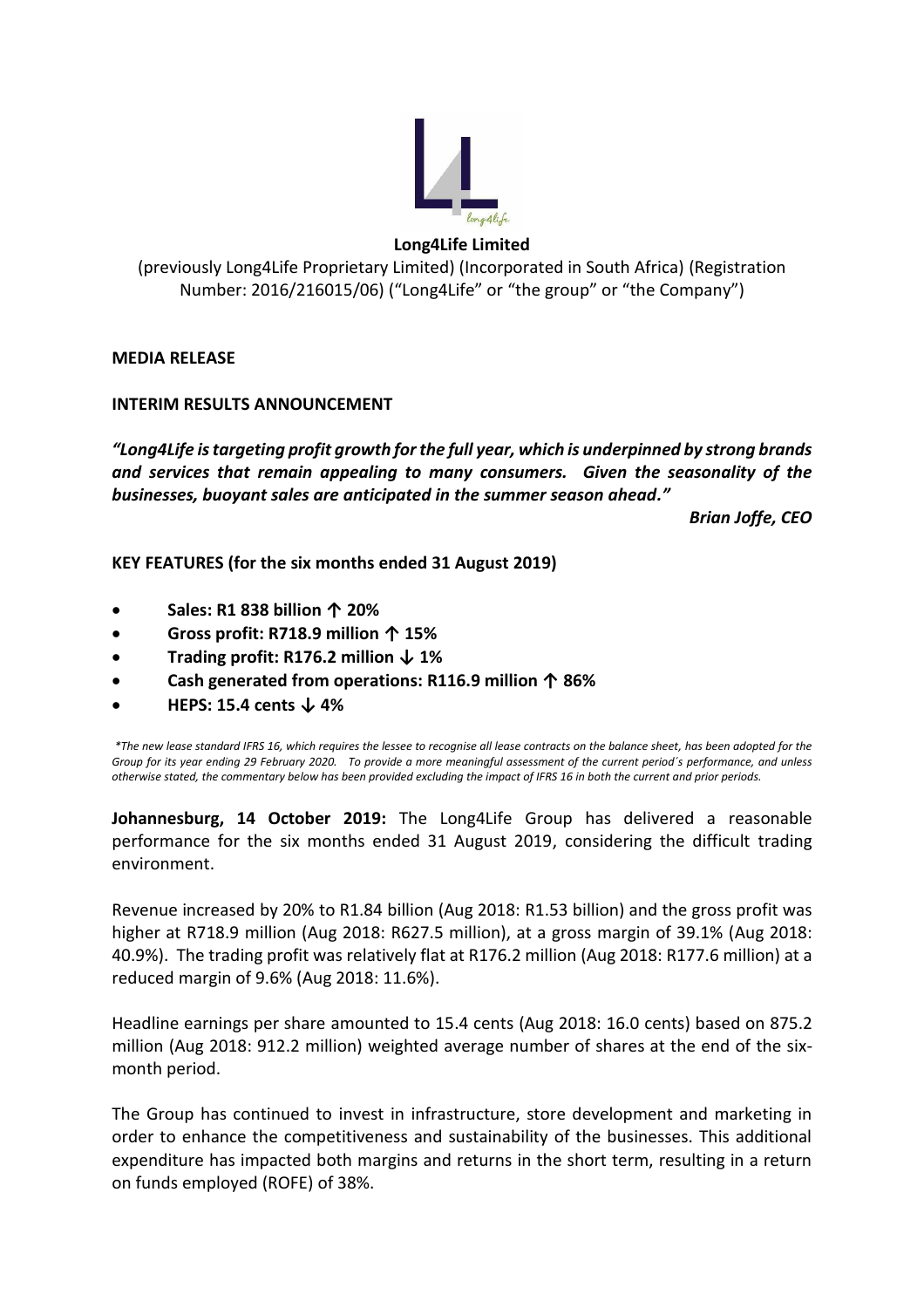Net finance income totalled R35.9 million (Aug 2018: R40.3 million) with cash and cash equivalents of R871.5 million (Aug 2018: R1.05 billion) on hand at period end.

Cash generated from operations improved against the same period last year to R116.9 million (Aug 2018: R62.9 million). Working capital is typically absorbed in the first half of the year as the businesses ramp up for the holiday and summer season trading, which impacts operating cash flows at the half year.

### **Operational reviews**

# **Sport and Recreation division**

Revenue for the division was up 12.7% (8.3% on a like for like basis) to R1.0 billion, achieved against retail price inflation of 1.1% (Aug 2018: 0.6%). The weighted trading area increased by 3.5% relative to the prior corresponding period. Gross profit margin declined from 49.1% in the previous period to 46.7%, primarily due to accelerated sales of promotional and marked down goods in line with the execution of the strategy of maximising asset management. We anticipate gross margin improvement in the second half of the year.

Sales for **Sports Retail**, principally Sportsmans Warehouse, have been pleasing whilst trading profit was slightly higher than the previous year. In the period under review, Sportsmans Warehouse opened one new store at Eastgate Mall, Johannesburg and two OTG stores. **Outdoor Warehouse** sales have been most pleasing as a result of favourable timing of the holiday periods as well as an improved product offering. Outdoor Warehouse did not open any new stores during the period but is currently reviewing several possible sites to expand its footprint. **Performance Brands** did not perform according to expectations, with sales and margins under pressure. Attention has been given to its operating structure, which should yield improved results in the short to medium term.

### **Beverages division**

This division comprises the businesses of Chill Beverages and Inhle Beverages which provide a complementary product mix of own brands, contract packaging and house (private) label production. Divisional revenue increase by 20% to R657.1 million (Aug 2018: R549.4 million) during the period under review.

**Chill Beverages'** investment in production capacity and plant upgrades together with increased expenditure in marketing and advertising has not yet been matched by increased sales. Therefore, whilst revenue and volumes increased against the prior period, underutilised capacity together with the increased expenditure resulted in a decline in the trading profit of the division during this period. It is pleasing that with the changing season, trading conditions in Chill Beverages have improved significantly and strong sales are expected in the summer ahead.

**Inhle Beverages** continues to perform well and is currently operating at near full capacity, delivering a solid contribution to the division's overall profit.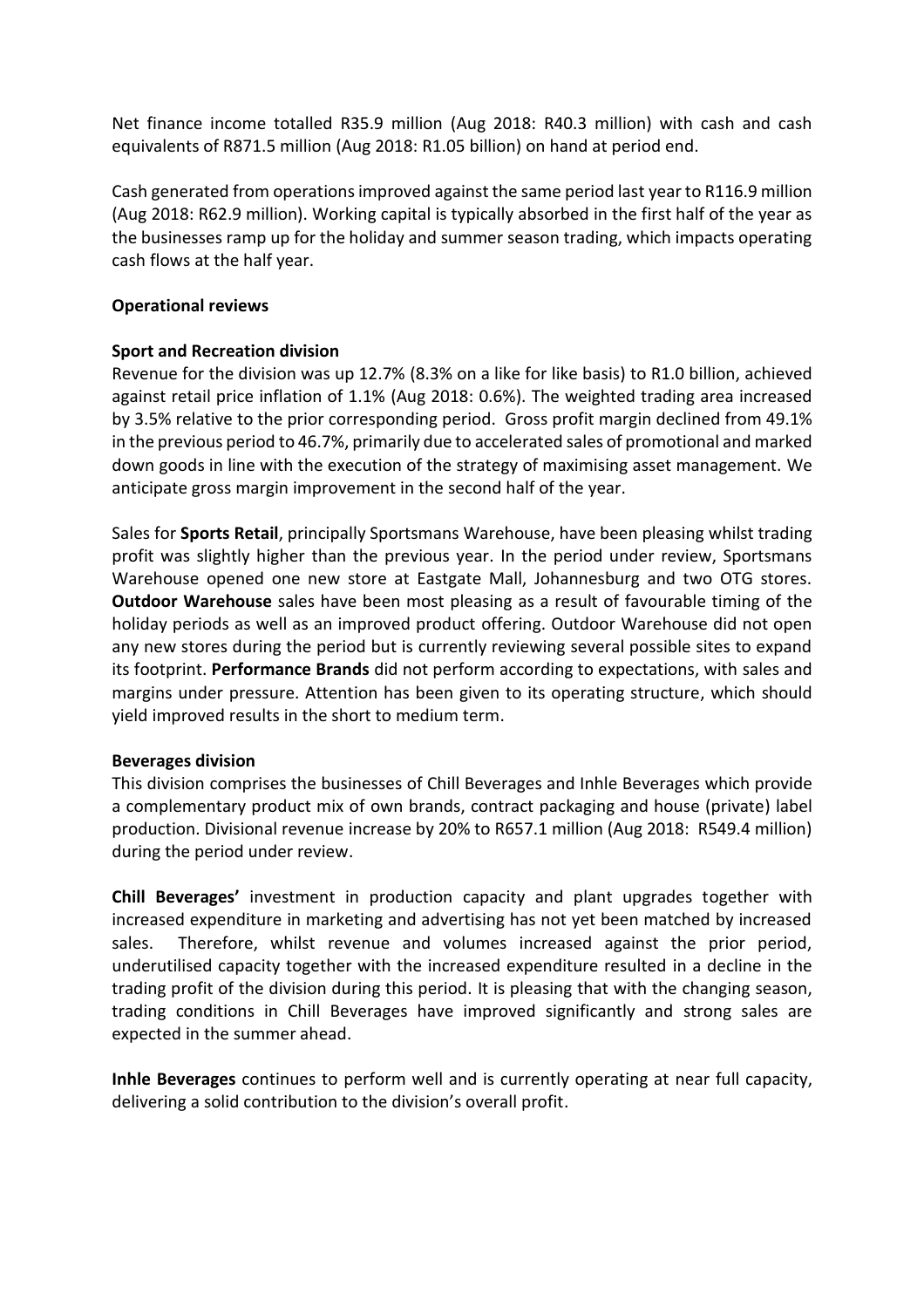### **Personal Care and Wellness division**

This division incorporates the beauty businesses, Sorbet and Lime Light Hair & Beauty, as well as the sub-acute health provider, ClaytonCare, which was acquired with effect from 1 October 2018.

Divisional revenue amounted to R135.6 million (Aug 2018: R56.2 million). Excluding the acquisitions and new store openings, like-for-like revenue grew by 13.6%.

**Sorbet** has traded in line with expectations achieving continued top line growth. Whilst interest from potential franchisees remains strong, assessing and securing suitable sites for franchisees remain a challenge. Lime Light's performance was boosted by the acquisition of Hands Down Distribution, a wholesaler of hair and beauty products to the salon industry in the Western Cape and Smart Buy, the exclusive Southern Africa distributor of Depiléve, the world's leading depilatory wax brand. Both acquisitions became effective 1 June 2019.

**ClaytonCare** traded ahead of expectations mainly as a result of a more concerted marketing effort which lead to improved occupancy levels and renewed focus by funders to transfer high cost members from an acute to a sub-acute setting.

# **Strategic developments**

During the period, the Group acquired a 4.6% beneficial stake in JSE-listed Spur Corporation Limited ("Spur"), which has strong brands in the multi-branded restaurant franchisor sector. Subsequent to the balance sheet date, the Group has spent R304.4 million acquiring an additional 12.7 million shares in Spur. The total number of shares held in Spur at the reporting date amounts to 13.7 million, representing a beneficial interest of 14.4%.

### **Capital management**

The Group spent R109.1 million acquiring 26.8 million of its own shares at an average price of R4.07 per share. The Group intends continuing to buy back its shares on the open market at suitably priced levels to maximise shareholder return.

### **Dividend**

Given the strategic developments, in particular the share repurchase programme undertaken by the Company, no dividend has been declared for the period under review.

### **Prospects**

Notwithstanding that the trading environment is expected to remain difficult with constrained consumer spending, management remain confident of the Group's ability to execute in terms of its strategic imperatives.

Long4Life is targeting profit growth for the full year, which is underpinned by strong brands and services that remain appealing to many consumers. Given the seasonality of the businesses, the divisions traditionally have higher operating leverage in the second half of the year.

Key to achieving sustainable growth in the medium term is an improvement in the economy, continued demand for the Group's brands and services, while executing efficiently.